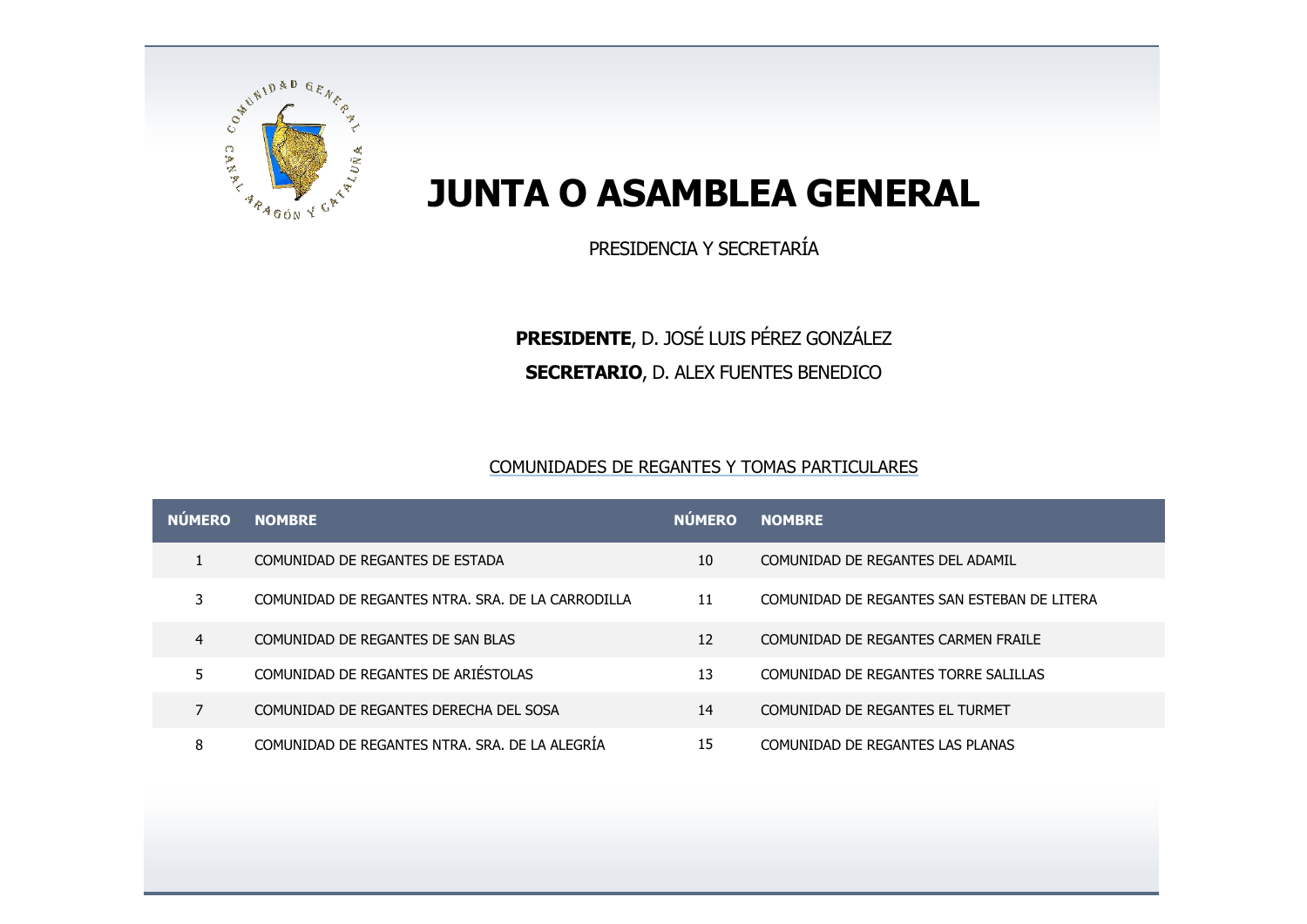| <b>NÚMERO</b> | <b>NOMBRE</b>                                   | <b>NÚMERO</b> | <b>NOMBRE</b>                                |
|---------------|-------------------------------------------------|---------------|----------------------------------------------|
| 17            | COMUNIDAD DE REGANTES TOMA PINIÉS               | 46            | TOMA PARTICULAR AGRÍCOLA BOCHOSA, SL         |
| 18            | COMUNIDAD DE REGANTES BINÉFAR                   | 49            | TOMA PARTICULAR AGROVABER, SL                |
| 19            | COMUNIDAD DE REGANTES LA SOUBELLA               | 50            | COMUNIDAD DE REGANTES FAJARNÉS               |
| 20            | COMUNIDAD DE REGANTES LA VISPESA                | 51            | COMUNIDAD DE REGANTES DE LA TOMA Z-9,9       |
| 21            | TOMA PARTICULAR MONTE CRISTINA                  | 52            | COMUNIDAD DE REGANTES DE LA TOMA Z-11,3      |
| 22            | COMUNIDAD DE REGANTES TORRE MORENO              | 53            | COMUNIDAD DE REGANTES ESPLÚS                 |
| 24            | COMUNIDAD DE REGANTES LA CONCEPCIÓN             | 54            | COMUNIDAD DE REGANTES MONTE CASASNOVAS       |
| 27            | C. R. EXPLOTACIÓN AGROALIMENTARIA ARAGONESA, SL | 55            | TOMA PARTICULAR Dª MARÍA GODIA VILASECA      |
| 28            | COMUNIDAD DE REGANTES SAN ISIDRO                | 56            | COMUNIDAD DE REGANTES MONTE MOMBRÚN          |
| 34            | COMUNIDAD DE REGANTES CLAVERROC, SA             | 57            | COMUNIDAD DE REGANTES DEL MONTE              |
| 35            | COMUNIDAD DE REGANTES ALTORRICÓN                | 58            | COMUNIDAD DE REGANTES MONTE PORQUET          |
| 36            | TOMA PARTICULAR C.H.E. - LA MELUSA              | 59            | COMUNIDAD DE REGANTES BELVER DE CINCA        |
| 41            | COMUNIDAD DE REGANTES ALBELDA                   | 60            | T. P. EXPLOTACIONES AGRÍCOLAS SAN MIGUEL, SL |
| 42            | COMUNIDAD DE REGANTES MI PORQUE                 | 61            | COMUNIDAD DE REGANTES LA FUNDACIÓN           |
| 43            | COMUNIDAD DE REGANTES VENSO, SA                 | 62            | COMUNIDAD DE REGANTES SARDERA LITERA         |
| 44            | COMUNIDAD DE REGANTES LA GROSA                  | 63            | COMUNIDAD DE REGANTES LA SARDERA             |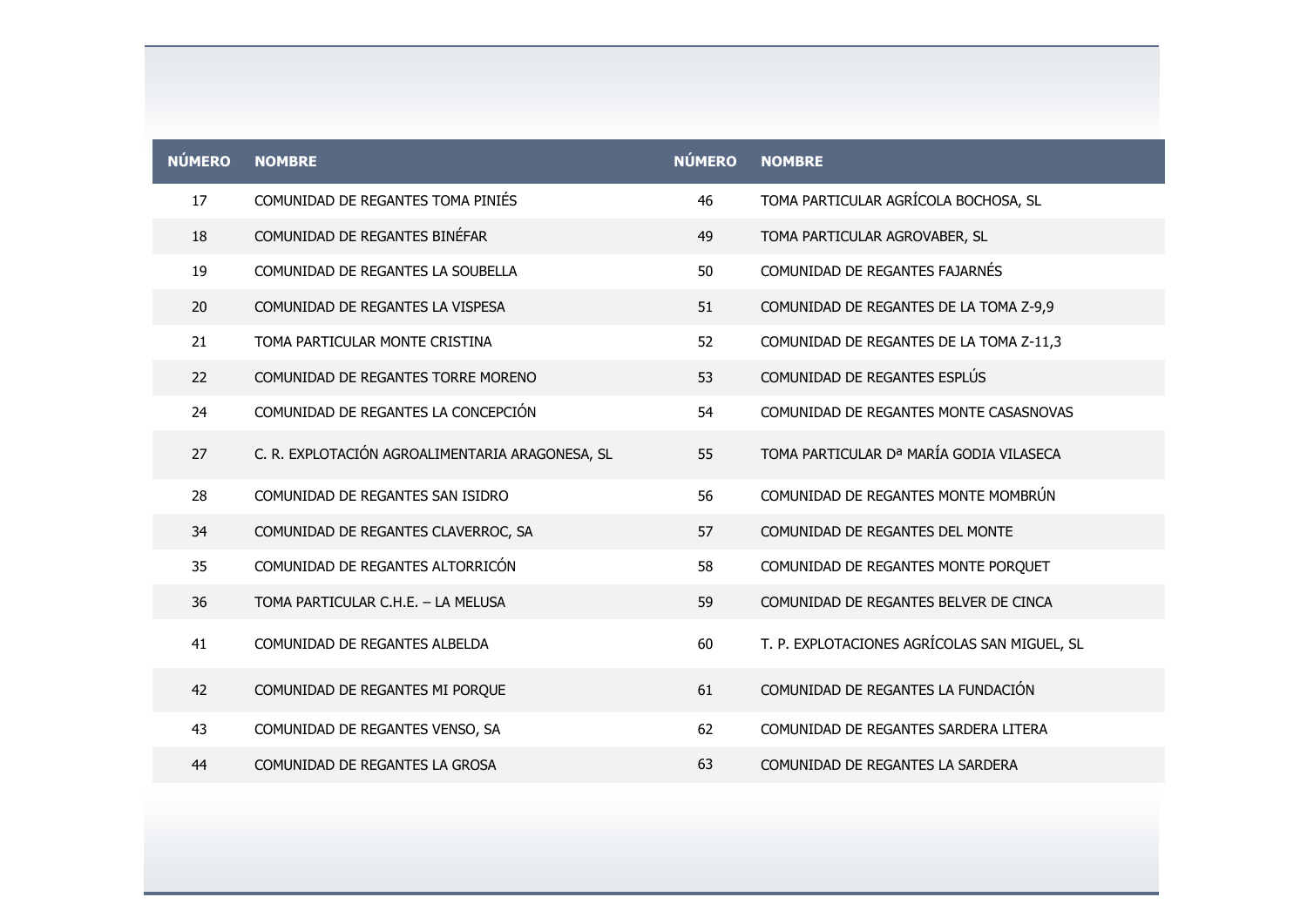| <b>NÚMERO</b> | <b>NOMBRE</b>                              | <b>NÚMERO</b> | <b>NOMBRE</b>                                   |
|---------------|--------------------------------------------|---------------|-------------------------------------------------|
| 64            | COMUNIDAD DE REGANTES ZAIDÍN               | 81            | COMUNITAT DE REGANTS BOLÓS                      |
| 65            | COMUNIDAD DE REGANTES BINACED VALCARCA     | 82            | COMUNITAT DE REGANTS BASSANOVA                  |
| 66            | COMUNIDAD DE REGANTES OMPRIO Y VALFARTA    | 83            | COMUNITAT DE REGANTS FENOLLET                   |
| 67            | COMUNIDAD DE REGANTES VALCARCA             | 84            | COMUNIDAD DE REGANTES EL ALSINAR                |
| 68            | COMUNIDAD DE REGANTES MAP, SA              | 85            | COMUNITAT DE REGANTS ALMACELLES                 |
| 69            | TOMA PARTICULAR AGROVISPESA, SL            | 86            | COMUNITAT DE REGANTS CALMINO SOLSONA MESTRE     |
| 70            | TOMA PARTICULAR ROLZA, SA                  | 87            | COMUNITAT DE REGANTS ALMACELLETAS               |
| 71            | T. P. TRANSFORMACIONES AGRÍCOLAS CINCA, SA | 88            | COMUNITAT DE REGANTS RAYMAT                     |
| 72            | TOMA PARTICULAR VALONGA, SA                | 89            | COMUNITAT DE REGANTS MONTAGUT                   |
| 73            | COMUNIDAD DE REGANTES Nª SRA. DEL PILAR    | 90            | T. P. EXPLOTACIONES AGRÍCOLAS TORRE CORTASA, SL |
| 74            | TOMA PARTICULAR LA CLAMOR DE RÁFALES       | 91            | COMUNITAT DE REGANTS OBRA TUTELAR AGRARIA       |
| 75            | T. P. ORDEN HOSPITALARIA SAN JUAN DE DIOS  | 92            | COMUNITAT DE REGANTS VALLMANYA                  |
| 76            | COMUNITAT DE REGANTS LA PLANA              | 93            | COMUNITAT DE REGANTS ALCARRÁS                   |
| 78            | COMUNITAT DE REGANTS COLL DE FOIX          | 94            | COMUNITAT DE REGANTS VILANOVA DE REMOLINS       |
| 79            | COMUNITAT DE REGANTS COMAESTRETA           | 95            | TOMA PARTICULAR FINCA LA FUNDACION 2017, SL     |
| 80            | <b>COMUNITAT DE REGANTS AUBARRELLS</b>     | 97            | COMUNIDAD DE REGANTES MONREAL Y LITERA          |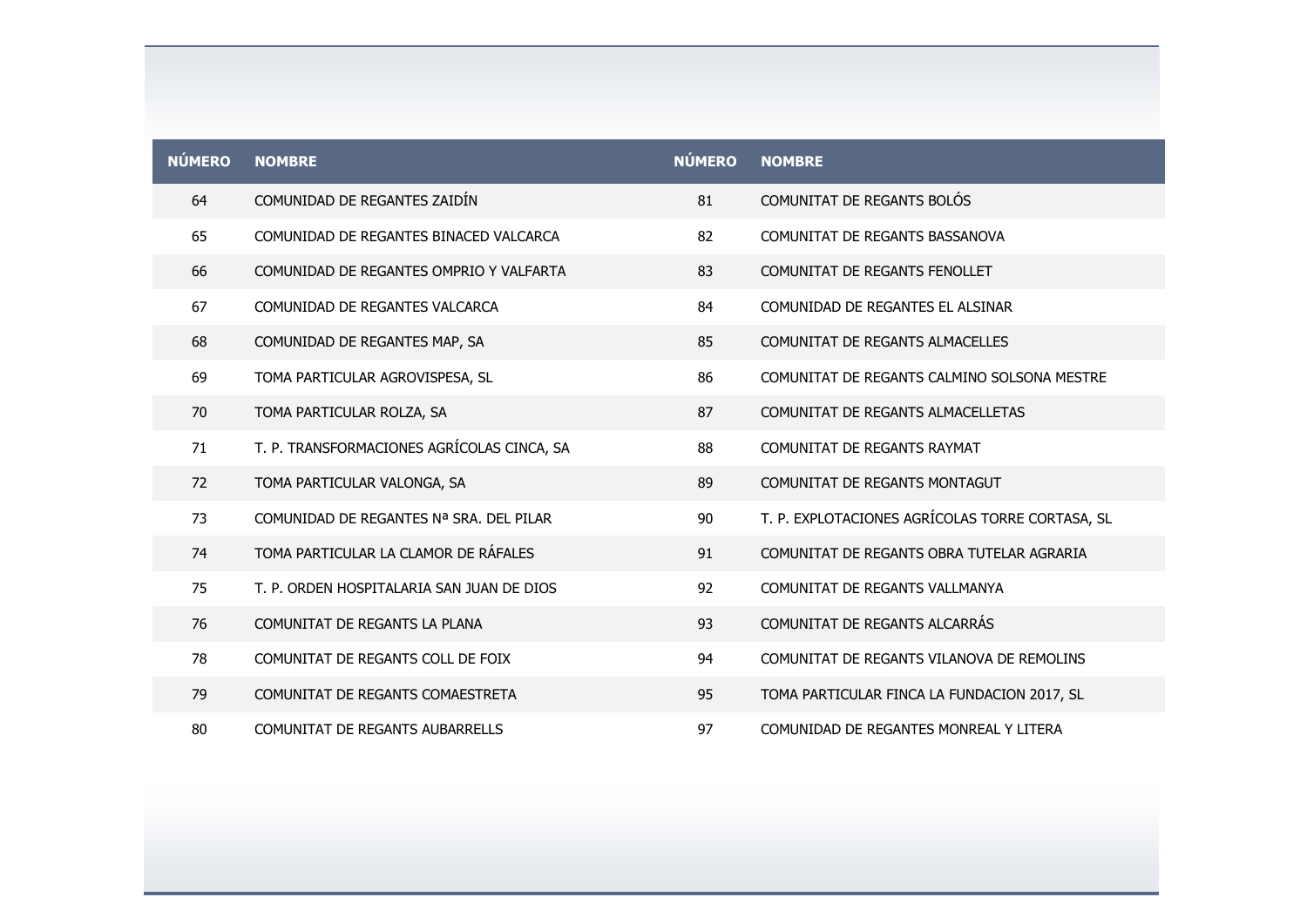| <b>NÚMERO</b> | <b>NOMBRE</b>                                  | <b>NÚMERO</b> | <b>NOMBRE</b>                              |
|---------------|------------------------------------------------|---------------|--------------------------------------------|
| 98            | COMUNIDAD DE REGANTES EL PORTELL               | 114           | COMUNITAT DE REGANTS ALMENAR               |
| 99            | COMUNIDAD DE REGANTES VALPODRIDA               | 115           | COMUNITAT DE REGANTS LA PLANA              |
| 100           | COMUNIDAD DE REGANTES LITERA PUNTAL            | 117           | COMUNITAT DE REGANTS DE LES ROQUES PLANES  |
| 101           | COMUNIDAD DE REGANTES VALPODRIDA ZAFRANALES    | 118           | COMUNITAT DE REGANTS ALGUAIRE              |
| 102           | COMUNIDAD DE REGANTES LITERA SILLE             | 119           | COMUNITAT DE REGANTS ROSSELLÓ              |
| 103           | COMUNITAT DE REGANTS LITERA PERSIO             | 120           | COMUNITAT DE REGANTS FENOLLET              |
| 104           | COMUNIDAD DE REGANTES VINCAMET VILARO          | 121           | COMUNITAT DE REGANTS ALPICAT               |
| 105           | COMUNITAT DE REGANTS LITERA VINCAMET           | 122           | COMUNITAT DE REGANTS MALPARTIT             |
| 106           | COMUNITAT DE REGANTS VINCAMET                  | 123           | COMUNITAT DE REGANTS ALPICAT               |
| 107           | COMUNITAT DE REGANTS SERÓS                     | 124           | COMUNITAT DE REGANTS ALPICAT               |
| 108           | COMUNIDAD DE REGANTES VINCAMET                 | 125           | <b>COMUNITAT DE REGANTS SUCS</b>           |
| 109           | COMUNITAT DE REGANTS MASSALCOREIG              | 126           | COMUNITAT DE REGANTS GIMENELLS             |
| 110           | COMUNITAT DE REGANTS LITERA SERÓS              | 127           | <b>COMUNITAT DE REGANTS SOSES</b>          |
| 111           | COMUNITAT DE REGANTS LA TORRASA                | 128           | COMUNIDAD DE REGANTES LITERA DE DIOS       |
| 112           | C. DE REGANTS DEL PLA DE MASSALCOREIG I ESCARP | 129           | TOMA PARTICULAR AGROVALL GIRIBERT, SL      |
| 113           | COMUNITAT DE REGANTS PLA D'ESCARP              | 130           | C. DE REGANTS GRUPO COLONIZACIÓN SAN JAIME |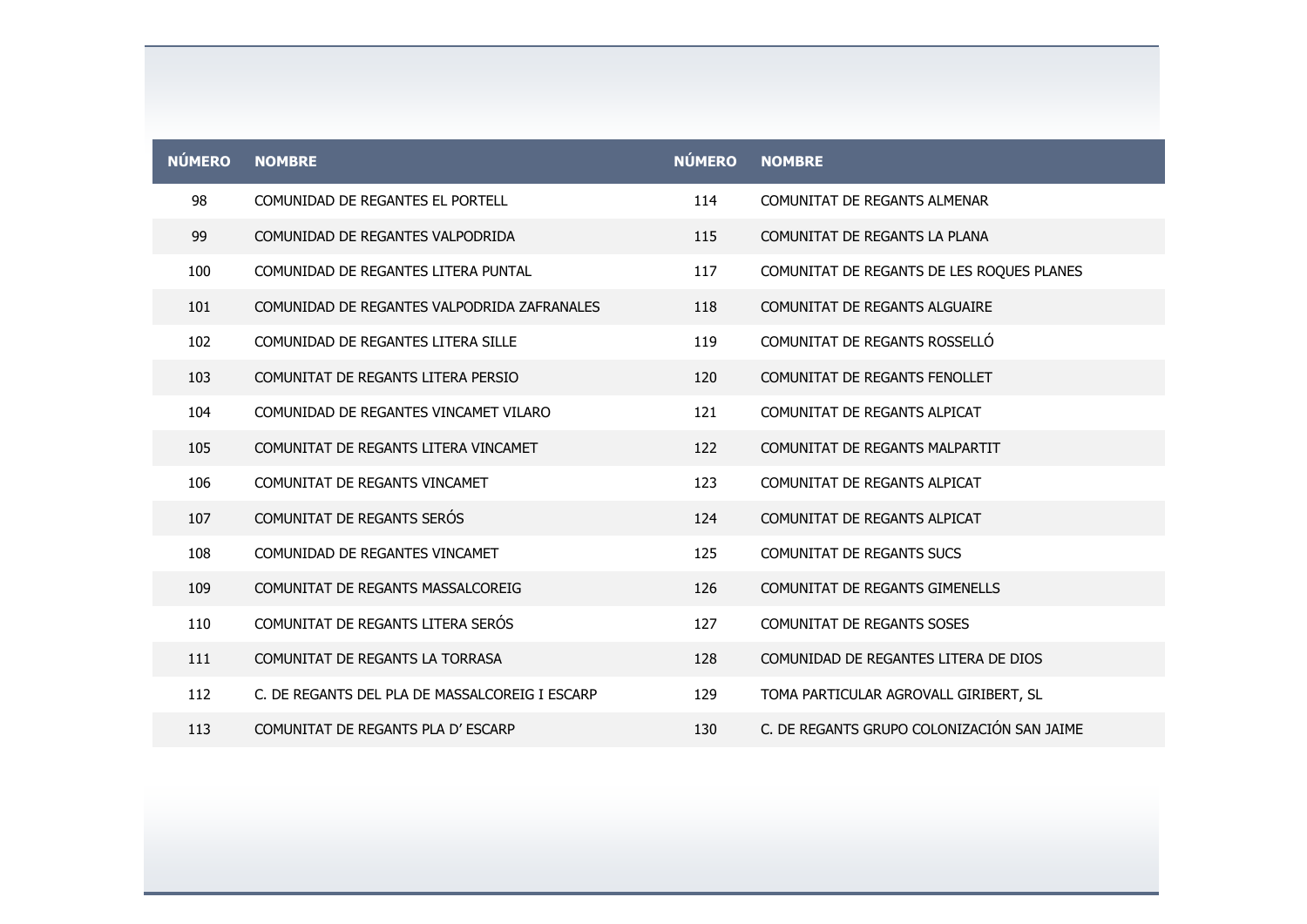| <b>NÚMERO</b> | <b>NOMBRE</b>                                 | <b>NÚMERO</b> | <b>NOMBRE</b>                                    |
|---------------|-----------------------------------------------|---------------|--------------------------------------------------|
| 131           | COMUNITAT DE REGANTS SIFÓN MONTLLOBE VINCAMET | 144           | TOMA PARTICULAR ICOFRE SAN BAUDILIO, SA          |
| 132           | COMUNITAT DE REGANTS SERRABRISA MONTFRET      | 146           | COMUNITAT DE REGANTS EL COSCOLLAR                |
| 133           | COMUNIDAD DE REGANTES SAN CRISTOBAL           | 147           | COMUNIDAD DE REGANTES EL PUNTAL                  |
| 134           | COMUNIDAD DE REGANTES LA COVA                 | 148           | COMUNIDAD DE REGANTES LLANOS DE MONREAL          |
| 135           | COMUNITAT DE REGANTS MONREAL PUNTAL           | 149           | CDAD. DE REGANTES NUEVA MONTE CASASNOVAS         |
| 136           | COMUNIDAD DE REGANTES MAP, SA                 | 150           | TOMA PARTICULAR AGRO VALMANYA                    |
| 138           | COMUNIDAD DE REGANTES RIPOLL VIÑEDO           | 151           | COMUNITAT DE REGANTS APARCEROS DE MONTAGUT       |
| 139           | TOMA PARTICULAR ORPELLA BERNAT E HIJOS, SL    | 152           | TOMA PARTICULAR AGRÍCOLA LAS MERCEDES            |
| 141           | T. P. EXPLOTACIONES AGRÍCOLAS MONTSERRAT, SL  | 153           | TOMA PARTICULAR EL ESPARTAL DE RÁFALES           |
| 142           | COMUNITAT DE REGANTS SAS DE MOIXONS           | 154           | T. P. CONSTRUCCIONES ELECTROMECÁNICAS SABERO, SL |
| 143           | T. P. FINCA EL PAS AGROPECUARIA INTERNACIONAL |               |                                                  |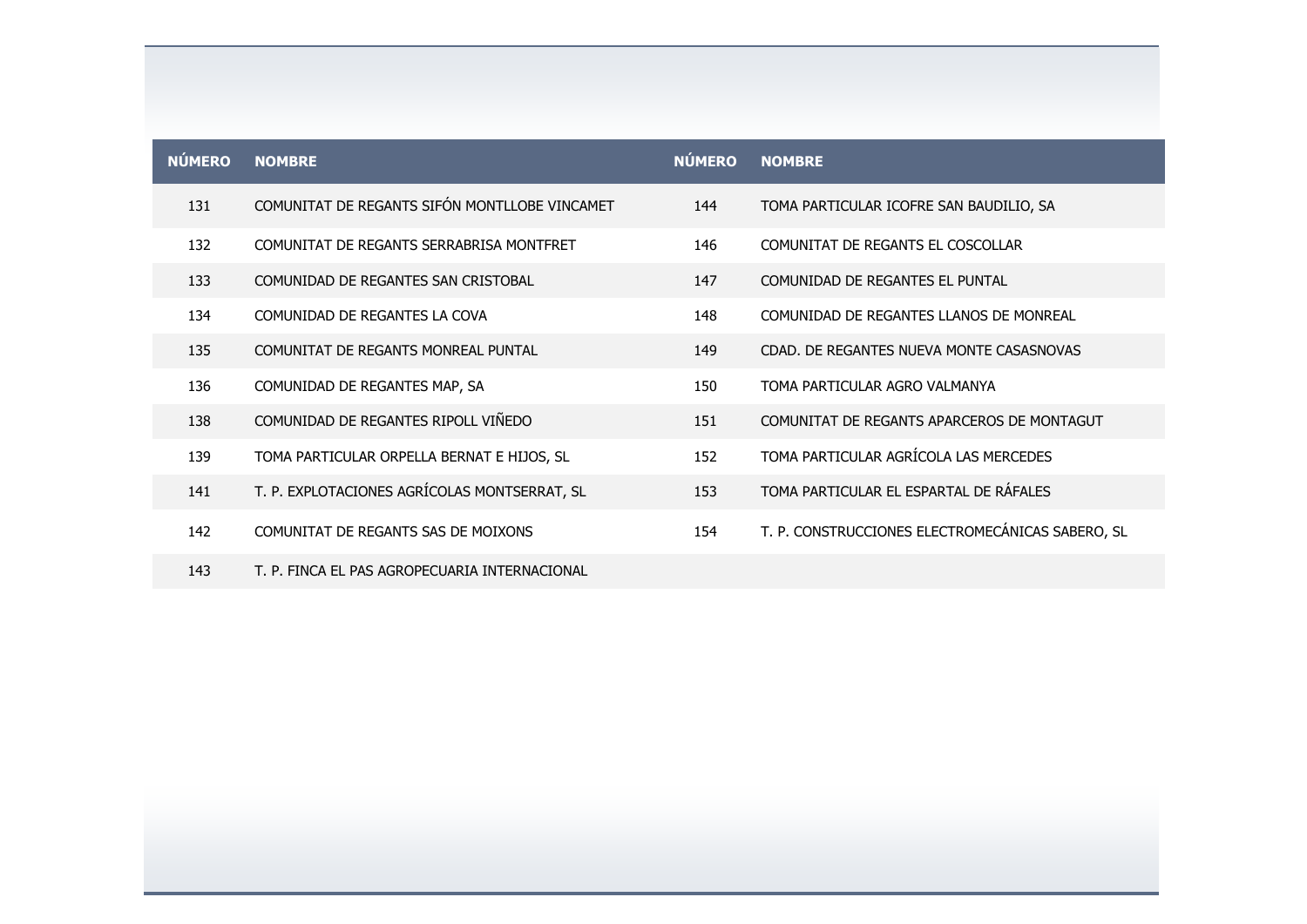## USUARIOS NO REGANTES CON TOMA INDEPENDIENTE

| NÚMERO NOMBRE |                                    |     | NÚMERO NOMBRE                         |
|---------------|------------------------------------|-----|---------------------------------------|
| 301           | AYUNTAMIENTO DE ALBELDA            | 325 | AYUNTAMIENTO DE OSSO DE CINCA         |
| 304           | AYUNTAMIENTO DE ALFARRÁS           | 327 | AYUNTAMIENTO DE SAN ESTEBAN DE LITERA |
| 307           | AYUNTAMIENTO DE ALMENAR            | 328 | AYUNTAMIENTO DE SERÓS                 |
| 310           | AYUNTAMIENTO DE ALPICAT            | 330 | AYUNTAMIENTO DE TAMARITE DE LITERA    |
| 311           | AYUNTAMIENTO DE ALTORRICÓN         | 331 | AYUNTAMIENTO DE ZAIDÍN                |
| 313           | AYUNTAMIENTO DE BINACED (VALCARCA) | 335 | AYUNTAMIENTO DE FONZ                  |
| 314           | AYUNTAMIENTO DE BELVER DE CINCA    | 338 | URBANIZACIÓN TERRA BAIXA              |
| 316           | AYUNTAMIENTO DE BINÉFAR            | 348 | AYUNTAMIENTO DE TORRENTE DEL CINCA    |
| 317           | AYUNTAMIENTO DE FONZ (COFITA)      | 349 | AYUNTAMIENTO DE ESTADILLA             |
| 318           | AYUNTAMIENTO DE ESPLÚS             | 351 | AYUNTAMIENTO DE ALCAMPELL             |
| 319           | AYUNTAMIENTO DE FRAGA              | 400 | MIGUEL V ANTOLÍ MARCOBAL              |
| 322           | AYUNTAMIENTO DE MONZÓN             | 404 | AGRO SORIGUÉ, SAU                     |
| 323           | AYUNTAMIENTO DE MONZÓN             | 408 | MATADERO INDUSTRIAL FRIBÍN            |
| 324           | AYUNTAMIENTO DE BINÉFAR            | 409 | PISCINA MUNICIPAL BINÉFAR             |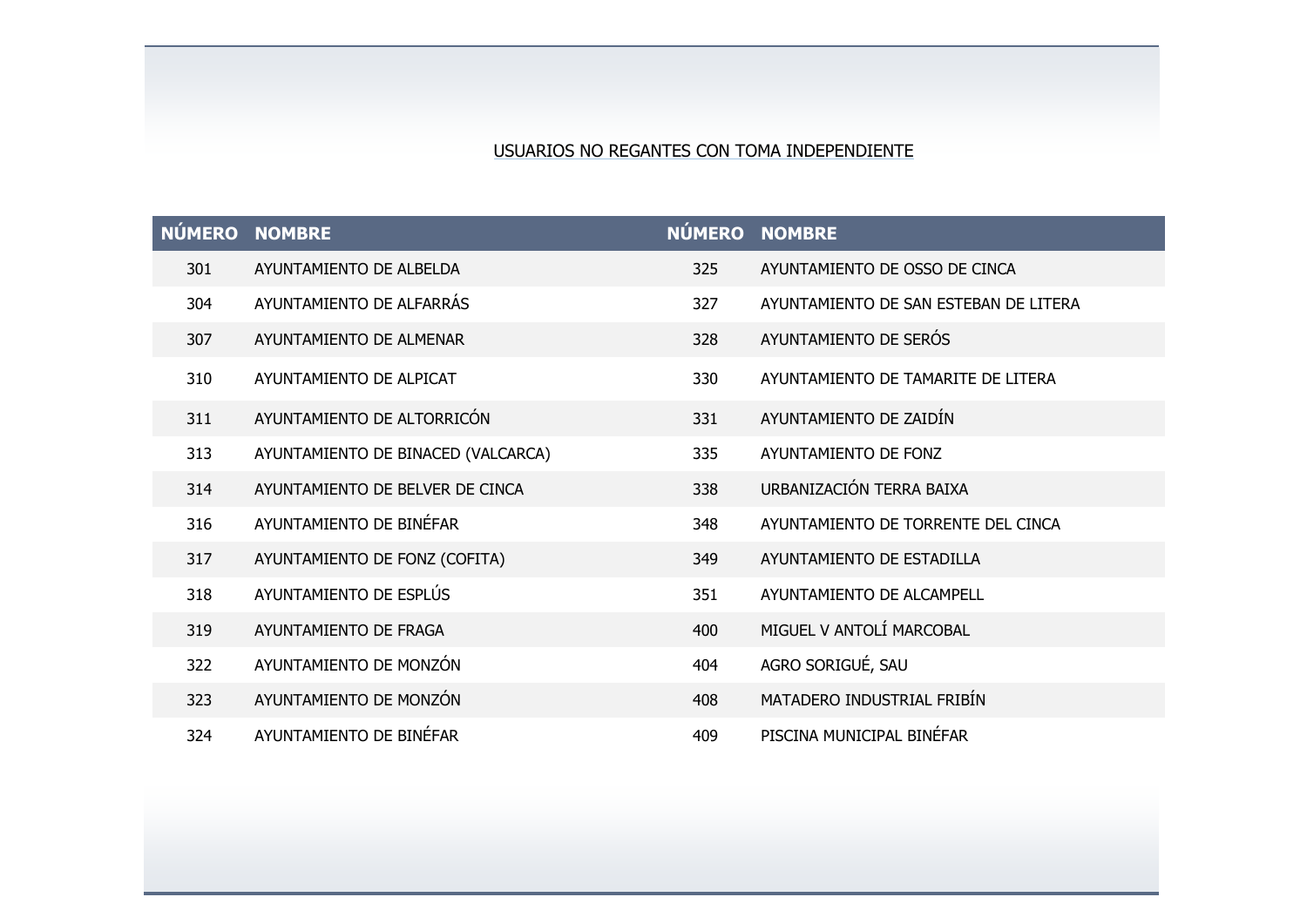|     | NÚMERO NOMBRE                                |     | NÚMERO NOMBRE                                 |
|-----|----------------------------------------------|-----|-----------------------------------------------|
| 410 | URBANIZACIÓN BUENOS AIRES                    | 432 | <b>GABRIEL CORONAS SANZ</b>                   |
| 412 | VALLFONDA, SL                                | 436 | <b>ALFONSO CIRERA GUERRIS</b>                 |
| 415 | <b>JOSÉ REALES MONTER</b>                    | 437 | JOSÉ CAPDEVILA ANGLADA                        |
| 416 | JUAN RAMÓN COSCOLLA CARRERA                  | 438 | JESÚS BASOLS VIDALLER                         |
| 417 | COOPERATIVA FRUTÍCOLA LA LITERA              | 439 | FRANCISCO JAVIER BIEL ESPAÑOL                 |
| 418 | AYUNTAMIENTO DE TAMARITE (USO IND. LAVADERO) | 440 | CARLOS ENRIQUEZ BARONA                        |
| 419 | TAMARITE RESIDENCIAL, SL                     | 442 | ORPELLA BERNAT E HIJOS, SL                    |
| 420 | AYUNTAMIENTO DE TAMARITE (PISCINA)           | 444 | AGAPORC ALTORRICÓN, SL                        |
| 421 | AFRA MARÍA PASCUAL ALMENARA                  | 445 | <b>CARLOS BURGUÉS CASABON</b>                 |
| 422 | HNOS. IBARZ IBARZ, SC                        | 446 | ÁNGEL TORO CLAVERO                            |
| 423 | HNOS. ANAYA, SC                              | 447 | JOSÉ MIGUEL GRÚAS ADILLÓN                     |
| 424 | MARIANO VILA PLANELLA                        | 449 | MINISTERIO DE TRANSPORTES, MOVILIDAD Y AGENDA |
| 425 | JUAN CHICOT BASSOLS                          | 458 | MERCÉ GARRIGA MAENCH                          |
| 427 | BETELA, SA                                   | 464 | <b>ANTONIO ABAD FRACH</b>                     |
| 428 | JUAN RAMÓN COSCOLLA CARRERA                  | 512 | POLÍGONO INDUSTRIAL LLITERA                   |
| 429 | <b>OLEGARIO ANAYA SANZ</b>                   | 519 | HORMIGONES Y ÁRIDOS DEL CINCA, SL             |
| 430 | IGNACIO COSTA RALUY                          | 526 | <b>GANADOS GRACIA, SL</b>                     |